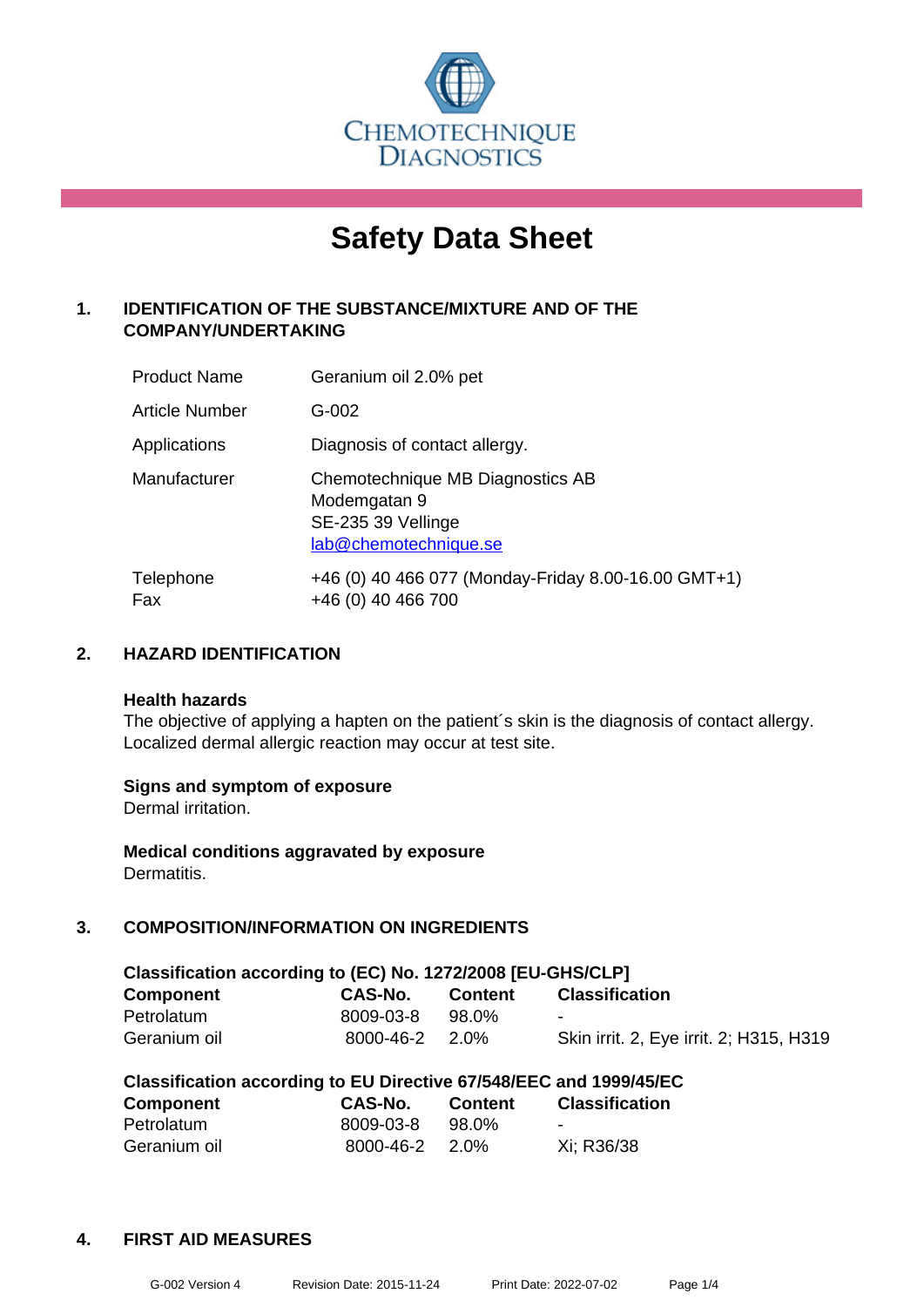#### **Emergency and first aid procedures**

Obtain medical attention.

## **5. FIRE-FIGHTING MEASURES\***

#### **Suitable extinguish media**

CO2, powder or water spray. Fight larger fires with water spray or alcohol resistant foam.

#### **For safety reasons unsuitable extinguishing agents** Water with full jet.

**Special protective equipment for fire-fighters** Wear self-contained respiratory protective device. Wear fully protective suit.

\*Data is shown for petrolatum only

## **6. ACCIDENTAL RELEASES MEASURES**

**Steps to be taken if material is released or spilled** Contain and place in a closed container.

## **7. HANDLING AND STORAGE**

**Precautions to be taken in handling and storage** Store dark at 5-8°C. Avoid extended exposure to light. FOR EXTERNAL USE ONLY.

## **8. EXPOSURE CONTROLS/PERSONAL PROTECTION**

**Respiratory protection** Not required.

**Ventilation** Local exhaust.

**Protective gloves** Disposal gloves.

## **Eye protection**

Not required with normal use.

## **Work/Hygienic practices**

Wash hands after each use.

## **9. PHYSICAL AND CHEMICAL PROPERTIES**

Appearance Ivory White Semi-solid Odour **Odourless** 

Melting point\* 50-55° C Flash point\* >100°C

Boiling point\* No data available Self ignition\* Product does not self ignite.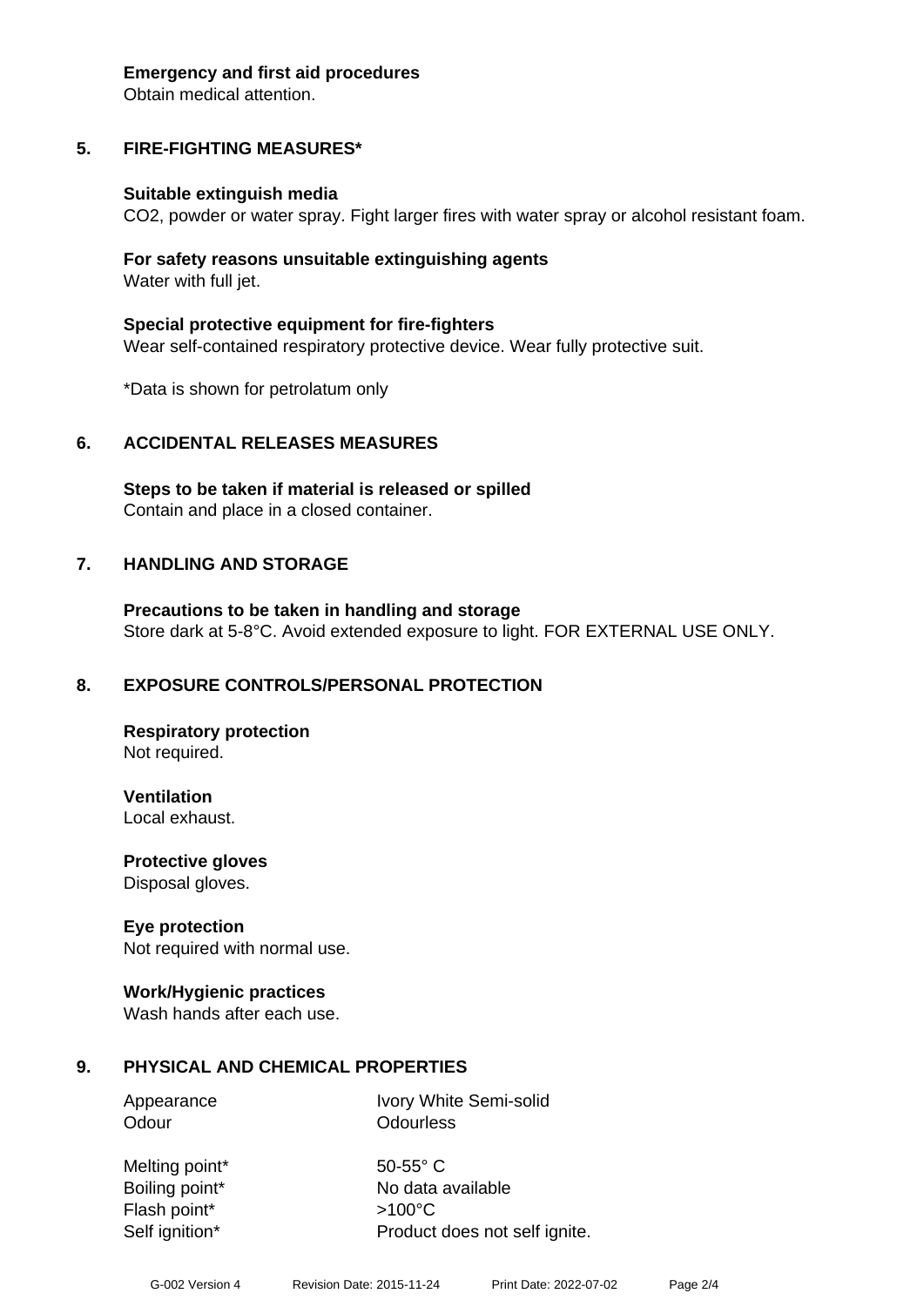Density\* No data available. Solubility in/Miscibility with Water\*

Danger of explosion\* Product does not present an explosion hazard. Insoluble

\*Data is shown for petrolatum only

#### **10. STABILITY AND REACTIVITY**

#### **Incompability**

May react with strong oxidizing agents.

#### **Stability**

Stable at recommended storage conditions.

#### **Hazardous byproducts**

Combustion may generate CO, CO2 and other oxides.

# **Hazardous polymerization**

Will not occur.

## **11. TOXICOLOGICAL INFORMATION**

No data available.

## **12. ECOLOGICAL INFORMATION**

No data available.

## **13. DISPOSAL CONSIDERATIONS**

**Waste disposal method** Comply with federal, state/provincial and local regulation.

#### **14. TRANSPORT INFORMATION**

Not dangerous goods.

## **15. REGULATORY INFORMATION**

The classification is according to the latest editions of the EU lists, and extended by company and literature data.

## **16. OTHER INFORMATION**

#### **Text of H-statements and R-phrases mentioned in Section 3**

| Skin irrit. 2     |                           | Skin irritation (Category 2)  |          |  |
|-------------------|---------------------------|-------------------------------|----------|--|
| Eye irrit. 2      |                           | Eye irritation (Category 2)   |          |  |
| H <sub>3</sub> 15 |                           | Causes skin irritation        |          |  |
| H319              |                           | Causes serious eye irritation |          |  |
| Xi                |                           | Irritant                      |          |  |
| G-002 Version 4   | Revision Date: 2015-11-24 | Print Date: 2022-07-02        | Page 3/4 |  |